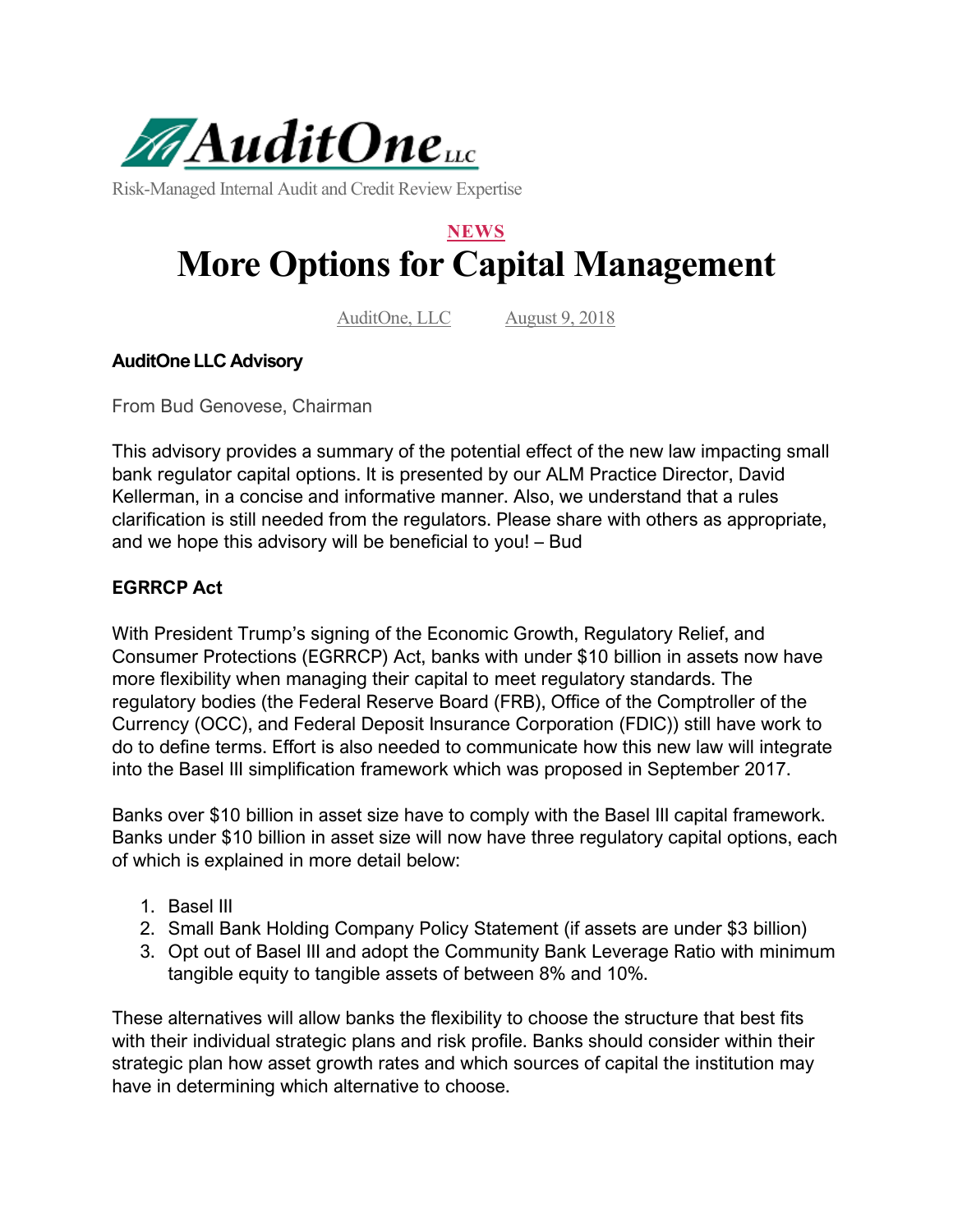Each alternative carries its own complexities and potential benefits:

### **Basel III**

Basel III was finalized in 2013 and the fully phased-in effective date is January 1, 2019. Minimum ratios are defined as:

Tier 1 leverage ratio (average assets)

Common Equity Tier 1 ratio (risk weighted assets)

Tier 1 leverage ratio (risk weighted assets)

Total capital ratio (risk weighted assets)

Capital Conservation Buffers should also be considered. The capital conservation buffer of 2.5%, comprised of Common Equity Tier 1, is established above the regulatory minimum capital requirement (including all regulatory ratios except for the Tier 1 leverage ratio). Capital distribution constraints will be imposed on a bank when capital levels fall within this range. Banks will be able to conduct business as normal when their capital levels fall into the conservation range as they experience losses. The constraints imposed only relate to distributions, not the operation of the bank.

Complexity comes in the form of the computation of capital in the ratios as there are numerous adjustments required. As mentioned previously, the Basel III simplification proposes additional changes to the computations that should be considered once it is finalized. Among the several potential benefits of this alternative are flexibility in the use of Tier 2 capital and lower risk weightings for lower risk assets.

## **Small Bank Holding Company Policy Statement**

Implemented in 1986, the Policy Statement is now applicable to holding companies with less than \$3 billion in assets as well as to savings and loan holding companies. One of the most significant considerations of this alternative is that there cannot be significant non-bank activities. The alternative does allow for a more generous use of debt at the holding company level which can be down-streamed to the subsidiary banks as Tier 1 capital. This permits debt to be used to help finance mergers and acquisitions. As an example of the added flexibility of this structure, Small Bank Holding Companies can carry 75% debt to 25% equity (which needs to be reduced to 25% debt within 12 years) versus Basel II maximum debt usage for Bank Holding Companies over \$10 billion of just 19%. Each subsidiary bank must be well-capitalized and there are potential dividend restrictions as well. If your Bank is near the \$3 billion threshold and are utilizing this framework, plans to transition to either Basel III or the new Community Bank Leverage Ratio (Tangible Equity to Tangible Asset) framework need to be considered.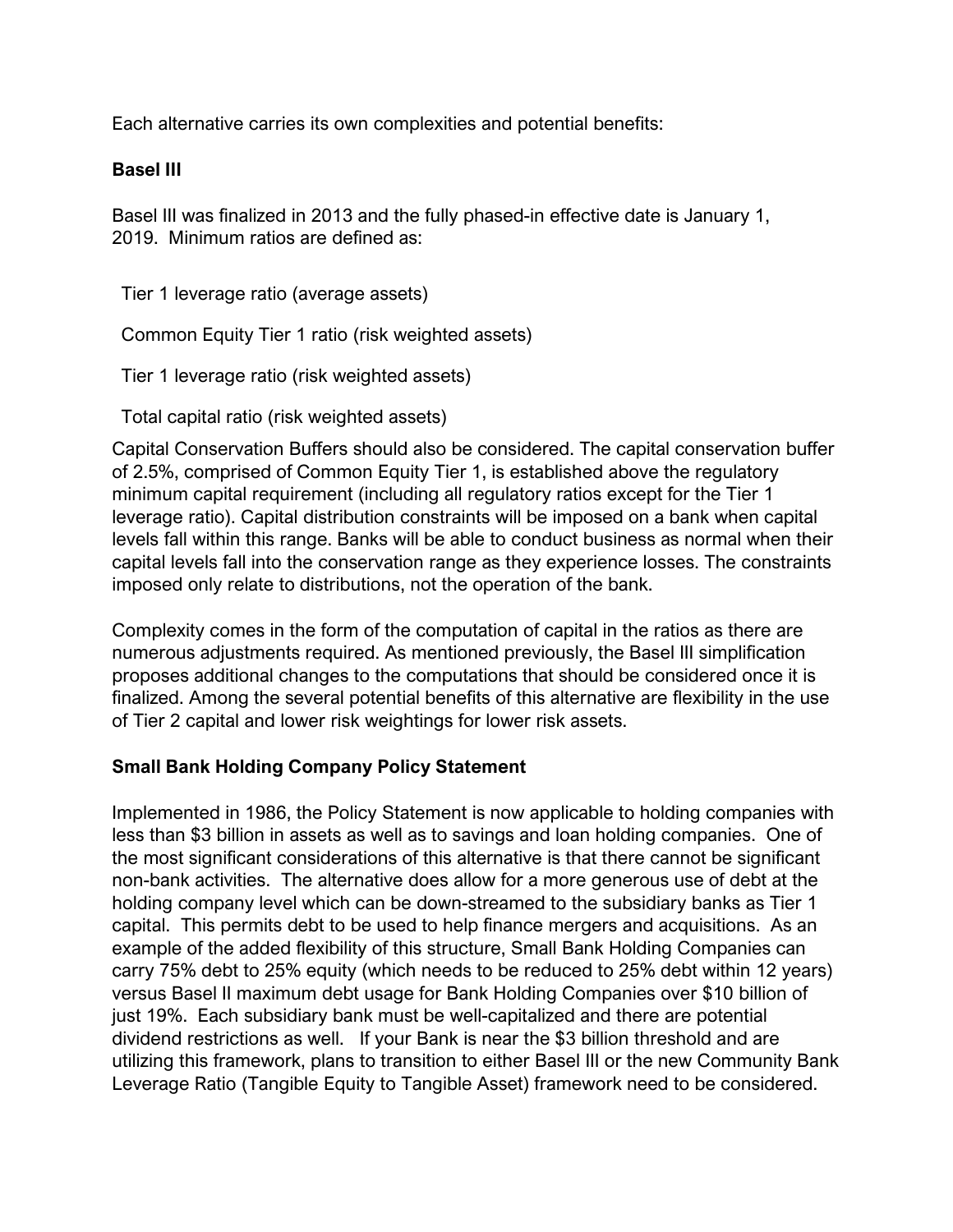## **Community Bank Leverage Ratio (Tangible Equity to Tangible Assets from 8% to 10%)**

This alternative is a very much simplified framework for small banks and bank holding companies. There are no guidelines yet as to what qualifies as tangible capital, but stay tuned to communications from your regulator. If your institution has higher risk weighted assets or significant deductions from Basel III common equity Tier 1 capital, you may want to review the merits of this regulatory capital alternative. Based on recent Call Report filings, most small banks already meet the 10% tangible equity to tangible assets requirement. Those institutions could opt out of Basel III and into the new Community Bank Leverage Ratio with no intervening steps needed. Benefits of this alternative include not being subject to Basel II capital penalties or adverse risk weightings. Alternatively, institutions with low risk-weighted assets would recognize no benefit for those holdings.

# **Conclusion**

While the new EGRRCP Act provides for simplification of capital requirements for small banks and small bank holding companies, the decision making as to which regulatory capital framework to choose is potentially not a simple one. Financial advisors should be consulted as more information becomes available from regulators.

# **AuditOne LLC – Company Overview**

AuditOne LLC is a leading provider of risk management services to financial institutions in the Western US and nationally. Our sole focus enables us to deliver effective and efficient internal audit and credit review services. This exclusive focus translates into exceptional benefits to our financial institution clients. We have experience with all regulatory authorities and offer a full selection of audit services comprising BSA/Anti-Money Laundering Program, Automated AML System Validation, Asset/Liability Management (ALM) and IRR Audits, ADA Website Compliance Reviews, IT/Information Security/Cybersecurity, Network Penetration Tests, Credit Review/ALLL, ACH Rules Compliance, Operations, Trust Audits, SOX/FDICIA Testing, and many specialty areas within each of these.

For information on how our services can help reduce risk at your institution, contact Jeremy Taylor, CEO, at: [Contact Us.](https://auditonellc.com/contact-us) Also, for more information about AuditOne LLC and all our audit services see [www.AuditOneLLC.com.](http://www.auditonellc.com/)

AuditOne has been [audited for compliance](https://auditonellc.com/qar) with the QAR requirements of the Institute for Internal Auditors (IIA).